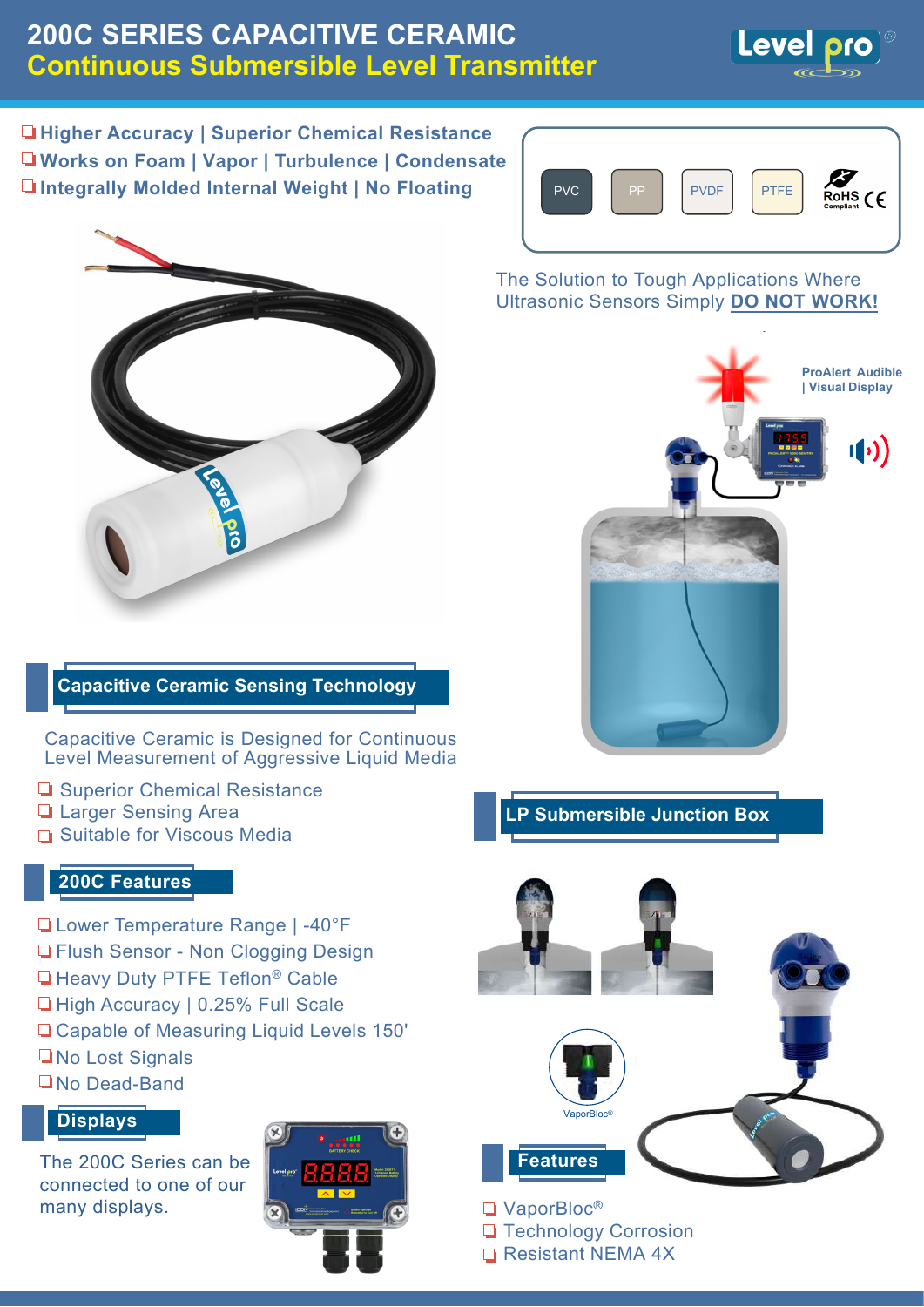

| Level $ft/H2O$ | £1. | 14  | 20  | 34              | 54  |
|----------------|-----|-----|-----|-----------------|-----|
| Overpressure   |     | 14X | 14X | 10 <sub>X</sub> | 10X |

### **Output Signal | Supply**

| Standard     | 4-20mA   4-20mA + Hart 2 Wire   0.5-4.5 VDC Ratiometric   0-5 VDC   RS-485 3 Wire     |
|--------------|---------------------------------------------------------------------------------------|
| Power Supply | 4-20mA   24 VDC    0.5-4.5VDC Ratiometric    0.5-4.5VDC } 5VDC    RS-485 HART } 24VDC |

#### **Performance**

| Accuracy                   | $\leq$ 1.25% Std   .125% Opt                                 |
|----------------------------|--------------------------------------------------------------|
| Permissible Load           | $R_{max} = [(Vs-Vs_{min})/0.02 A]\Omega$                     |
| Influence Effects          | Supply: 0.05% Full Scale/10V<br>Load: $0.05\%$ Full Scale/KQ |
| <b>Long Term Stability</b> | < $\pm$ 0.1% Full Scale over One Year                        |
| <b>Response Time</b>       | <150 msec or better                                          |

#### **Thermal Effects | Offset and Span**

<± 0.02% FSO/K Thermal Drift<br>in Compensated Range | -20 -178°F

#### **Permissible Temperatures**

Media Temperatures

Storage Temperatures<br>Media Temperatures PVC | 32°F - 140°F | PP | -20°F - 178°F | PVDF | -40°F - 212°F | PTFE | -40°F - 212°F

#### **Electrical Protection**

| <b>Short-Circuit Protection</b>                           | Permanent                                                               |
|-----------------------------------------------------------|-------------------------------------------------------------------------|
| <b>Reverse Polarity Protection</b><br>No Damage to Sensor |                                                                         |
|                                                           | Electromagnetic Compatibility   Emission Immunity According to EN 61326 |
| <b>Short-Circuit Protection</b>                           | Permanent                                                               |

### **Electrical Connection**

| <b>Jacketed Cable</b>                                                       | PTFE   Teflon <sup>®</sup> -40 - 200°F |  |  |  |  |  |  |
|-----------------------------------------------------------------------------|----------------------------------------|--|--|--|--|--|--|
| 3-Wire Cable with Integrated Air Tube for Reference to Atmospheric Pressure |                                        |  |  |  |  |  |  |

## **Materials | Wetted**

| Housing   | PVC   PP   PVDF   PTFE Teflon <sup>®</sup>           |
|-----------|------------------------------------------------------|
| Seal      | $FFKM - Kalrez^{\circledR}$                          |
| Diaphragm | Pure Ceramic $99.9\%$ Al <sub>2</sub> 0 <sub>3</sub> |